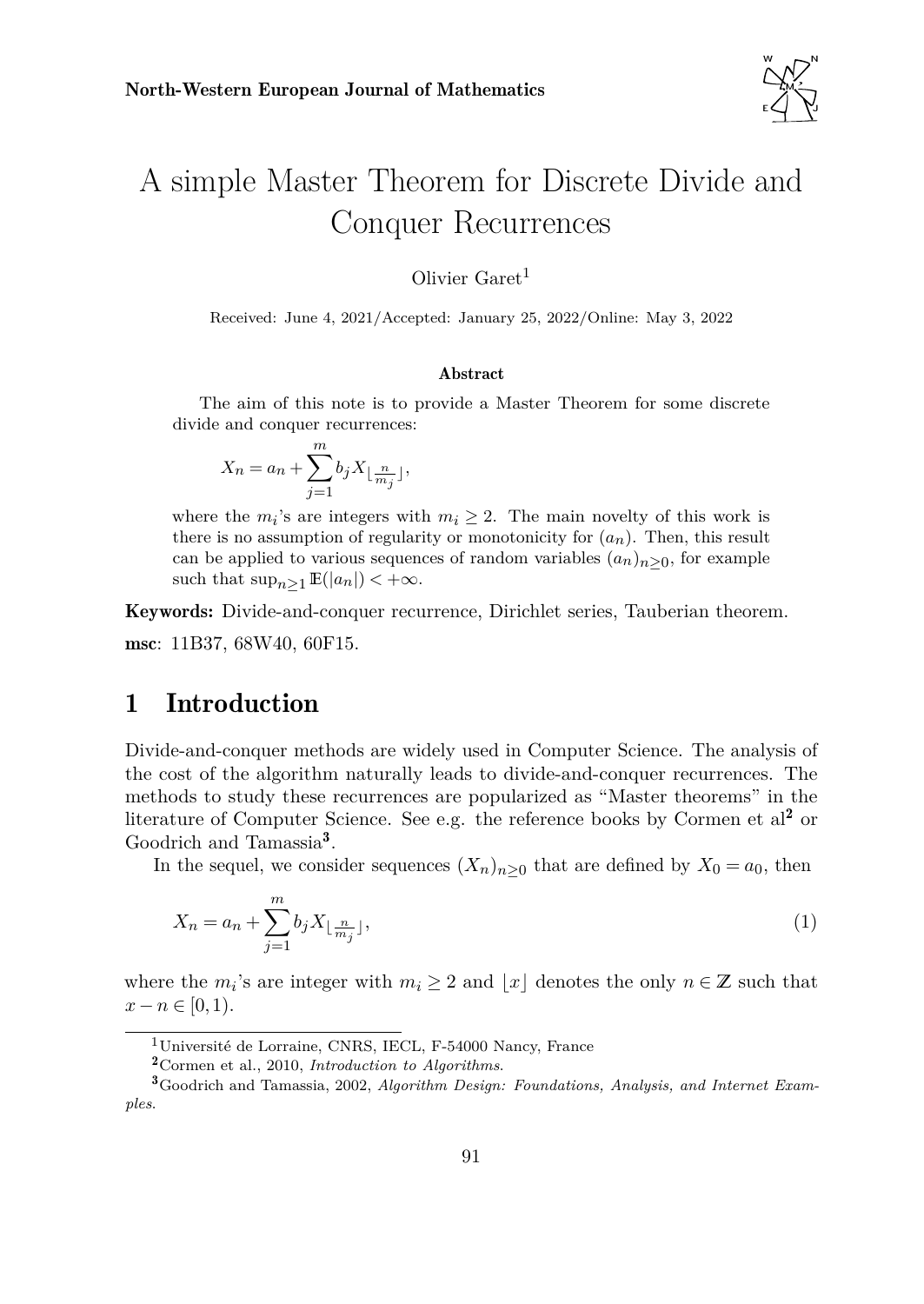Of course, in Computer Science,  $a_n$  and  $X_n$  represent computation times and are therefore positive. However, the case of negative  $a_n$  and  $X_n$  can be of theoretical interest.

In the literature of Computer Science,  $(a_n)$  is supposed to be deterministic. Nevertheless, in the context of randomized algorithm, eventually involving Monte-Carlo simulation, it is natural to consider the case of a random  $(a_n)$  and observe the fluctuations of the computation time.

One of the most general results in the field of Computer Science is due to Akra and Bazzi<sup>[4](#page-1-0)</sup>. They do not seek for an exact asymptotic limit, focusing of the order of the fluctuations. Their methods rely on classical real analysis.

The mathematical literature is more focused on exact methods, that rely on generating functions. The first paper in this spirit is Erdős et  $al<sup>5</sup>$  $al<sup>5</sup>$  $al<sup>5</sup>$ , which solved the case  $a_n = 0$  with the help of renewal equations. Tauberian theorems lead to simpler proofs of their result, see e.g. Choimet and Queffelec<sup>[6](#page-1-2)</sup>. Recent results by Drmota and Szpankowski<sup>[7](#page-1-3)</sup>) also rely on Tauberian theorems and some other tools in complex analysis. They request some assumptions of monotonicity.

If one wants to cover the case of a random  $(a_n)$ , the sequence  $(a_n)$  obviously can not be supposed to be monotonic. Quite surprisingly, we did not find in the literature any theorem of this kind, computing an exact limit without making some assumption of monotonicity.

Let us clarify the assumptions: we assume that the  $b_i$ 's are positive numbers with  $\sum_{j=1}^{m} b_j > 1$ , that the  $m_i$  are integers with  $m_i \geq 2$  and such that there exists  $j, \ell$  with  $\frac{\ln m_j}{\ln m_\ell} \notin \mathbb{Q}$ . The rational case, which is not considered here, is also of great interest in Computer Science – see e.g. Roura<sup>[8](#page-1-4)</sup> or Drmota and Szpankowski<sup>[9](#page-1-5)</sup>.

It is known that the general growth of  $(X_n)$  is governed by the value of the positive root  $s_0$  for the equation

$$
\sum_{j=1}^m b_j m_j^{-s} = 1.
$$

As said before, the originality of the present paper lies in the assumption on the  $(a_n)$ : under the assumption that

$$
\sum_{n=1}^{+\infty}\frac{|a_n|}{n^{s_0}}<+\infty,
$$

<span id="page-1-0"></span><sup>4</sup>[Akra and Bazzi, 1998,](#page-9-1) "On the solution of linear recurrence equations".

<span id="page-1-1"></span><sup>5</sup>[Erdős et al., 1987,](#page-9-2) "The asymptotic behavior of a family of sequences".

<span id="page-1-3"></span><span id="page-1-2"></span><sup>6</sup>[Choimet and Queffélec, 2015,](#page-9-3) *Twelve landmarks of twentieth-century analysis*.

<sup>7</sup>[Drmota and Szpankowski, 2013,](#page-9-4) "A master theorem for discrete divide and conquer recurrences".

<span id="page-1-5"></span><span id="page-1-4"></span><sup>8</sup>[Roura, 2001,](#page-10-1) "Improved master theorems for divide-and-conquer recurrences".

<sup>9</sup>[Drmota and Szpankowski, 2013,](#page-9-4) "A master theorem for discrete divide and conquer recurrences".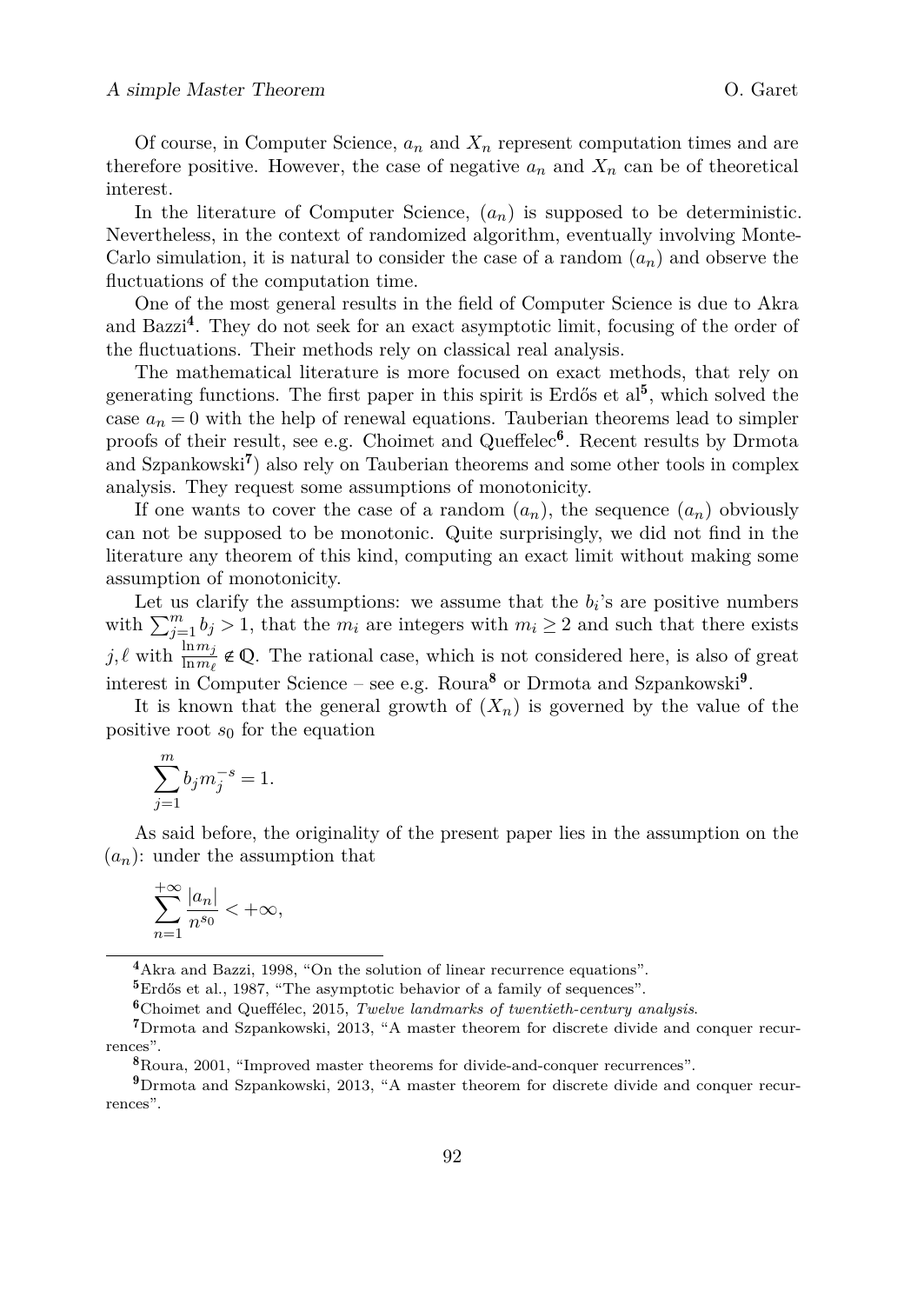we prove that the sequence  $\frac{X_n}{n^{s_0}}$  admits a limit *L* when *n* tends to infinity and give a fairly simple closed expression for it.

As we will see, this allow to apply our Theorem to a large class of random variables. Then, the limit *L* is a random variable, which appears as the sum of a random series.

If we specialize to the case where the  $(a_n)$  are independent, then one can easily control the random fluctuations of *L*.

### <span id="page-2-0"></span>2 The deterministic Theorem

**Theorem 1** – Let  $m \geq 1$ ,  $(b_1, \ldots, b_m)$  be a family of non-negative numbers and  $(m_1, \ldots, m_m)$  *be a family of integers with*  $m_i \geq 2$  *and such that* 

• *there exists*  $j, \ell$  *with*  $\frac{\ln m_j}{\ln m_\ell} \notin \mathbb{Q}$ ;

•  $\sum_{j=1}^{m} b_j > 1$ .

*We denote by*  $s_0$  *the positive root*  $s_0$  *for the equation* 

$$
\sum_{j=1}^{m} b_j m_j^{-s} = 1.
$$

*Then, there exists a sequence*  $(\ell_i)_{i>0}$  *of positive numbers such that for every sequence* (*an*)*n*≥<sup>0</sup> *with*

$$
\sum_{n=1}^{+\infty} \frac{|a_n|}{n^{s_0}} < +\infty,
$$

*then the sequence*  $(X_n)_{n\geq 0}$  *defined by*  $X_0 = a_0$  *and the recursion* [\(1\)](#page-0-2) *satisfies* 

$$
\lim_{n \to +\infty} \frac{X_n}{n^{s_0}} = \sum_{j=0}^{+\infty} \ell_j a_j.
$$

Note that if the sequence  $(a_j)_{j\geq 0}$  is non-negative and not identically zero, the limit  $\sum_{j=0}^{+\infty} \ell_j a_j$  is positive, so we have found the correct speed for the growth of  $(X_n)_{n>0}$ .

*Proof.* We denote by  $L_n(a)$  the value of  $X_n$  corresponding to the recursion [\(1\)](#page-0-2) for some sequence *a*.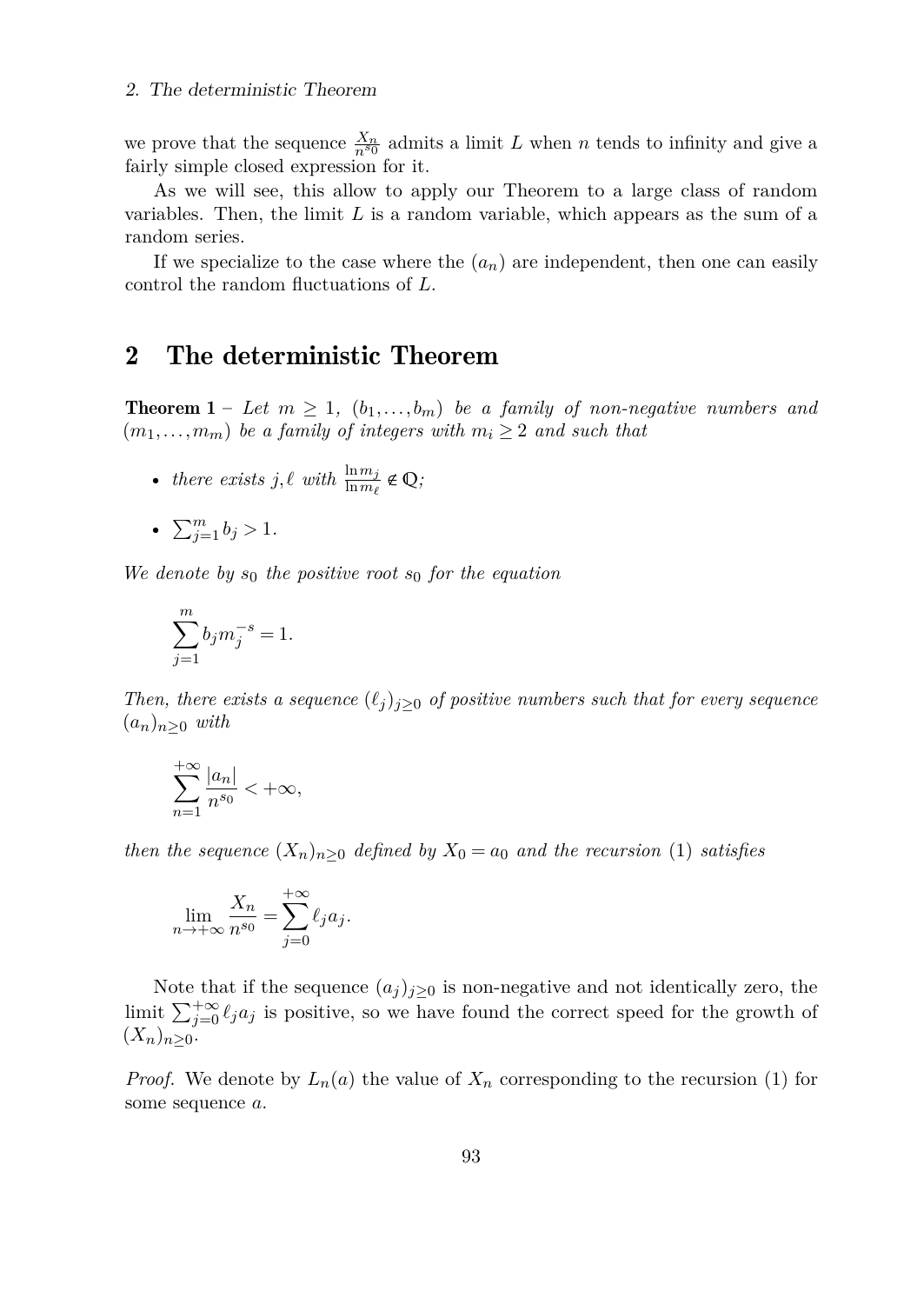### <span id="page-3-2"></span>The recursion equation

Let  $n_0$  be a non-negative integer and suppose first that  $a_n = 0$  for  $n > n_0$ .

For  $n > n_0$ , we have  $X(n) = \sum_{j=1}^{m} b_j X(\lfloor \frac{n}{m_j} \rfloor)$ .

We can choose *C* such that  $|X_k| \leq Ck^{s_0}$  for  $0 < k \leq n_1 = \max(n_0, m_1, \ldots, m_m)$ . Then, it follows by natural induction that  $|X_k| \leq C k^{s_0}$  for each  $k \in \mathbb{N}^*$ . In the sequel, we put  $X(t) = X(\lfloor t \rfloor)$  to simplify some notation. Now define

<span id="page-3-0"></span>
$$
\phi(s) = s \int_{n_0+1}^{+\infty} \frac{X(t)}{t^{s+1}} dt
$$
\n
$$
(2)
$$

for  $s \in \mathbb{C}$  with  $\text{Re}(s) > s_0$ . The recursion Equation leads to

$$
\phi(s) = s \int_{n_0+1}^{+\infty} \sum_{j=1}^{m} b_j \frac{X(\frac{t}{m_j})}{t^{s+1}} dt = s \sum_{j=1}^{m} b_j m_j^{-s} \int_{\frac{n_0+1}{m_j}}^{+\infty} \frac{X(t)}{t^{s+1}} dt
$$

$$
= \left( \sum_{j=1}^{m} b_j m_j^{-s} \right) \phi(s) + s \sum_{j=1}^{m} b_j m_j^{-s} \int_{\frac{n_0+1}{m_j}}^{n_0+1} \frac{X(t)}{t^{s+1}} dt.
$$

Since

$$
|\sum_{j=1}^{m} b_j m_j^{-s}| \leq \sum_{j=1}^{m} |b_j m_j^{-s}| = \sum_{j=1}^{m} b_j m_j^{-\text{Re}(s)} < \sum_{j=1}^{m} b_j m_j^{-s_0} = 1,
$$

we can write, for  $Re(s) > s_0$ :

$$
\phi(s) = \frac{P(s)}{1 - \sum_{j=1}^{m} b_j m_j^{-s}}, \text{ with } P(s) = s \sum_{j=1}^{m} b_j m_j^{-s} \int_{\frac{n_0 + 1}{m_j}}^{n_0 + 1} \frac{X(t)}{t^{s+1}} dt \tag{3}
$$

### <span id="page-3-3"></span>Tauberian magic

Now, fix a non-negative integer  $n_0$  and suppose that the sequence  $a = (a_n)_{n \geq 0}$  is  $a = I^{n_0}$  with

$$
I_i^{n_0} = \mathbb{1}_{i \le n_0} = \begin{cases} 1 & \text{if } i \le n_0 \\ 0 & \text{else} \end{cases}
$$

By natural induction, it is easy to see that  $(X_n)_{n\geq 0}$  is non-decreasing.

<span id="page-3-1"></span>*.*

It is also not difficult to see that  $1 - \sum_{j=1}^{m} b_j m_j^{-s}$  does not vanish for  $s \in \mathbb{C}$  with  $\text{Re}(s) \geq s_0$  and  $s \neq s_0$ . Proceeding as in Choimet and Queffelec (see<sup>[10](#page-0-3)</sup>, section 4), we can note that, for  $Re(s) = s_0$ 

$$
\operatorname{Re}\left(\sum_{j=1}^{m} b_j m_j^{-s}\right) = \sum_{j=1}^{m} b_j m_j^{-s_0} \cos(\ln m_j \operatorname{Im}(s)) \le \sum_{j=1}^{m} b_j m_j^{-s_0} = 1.
$$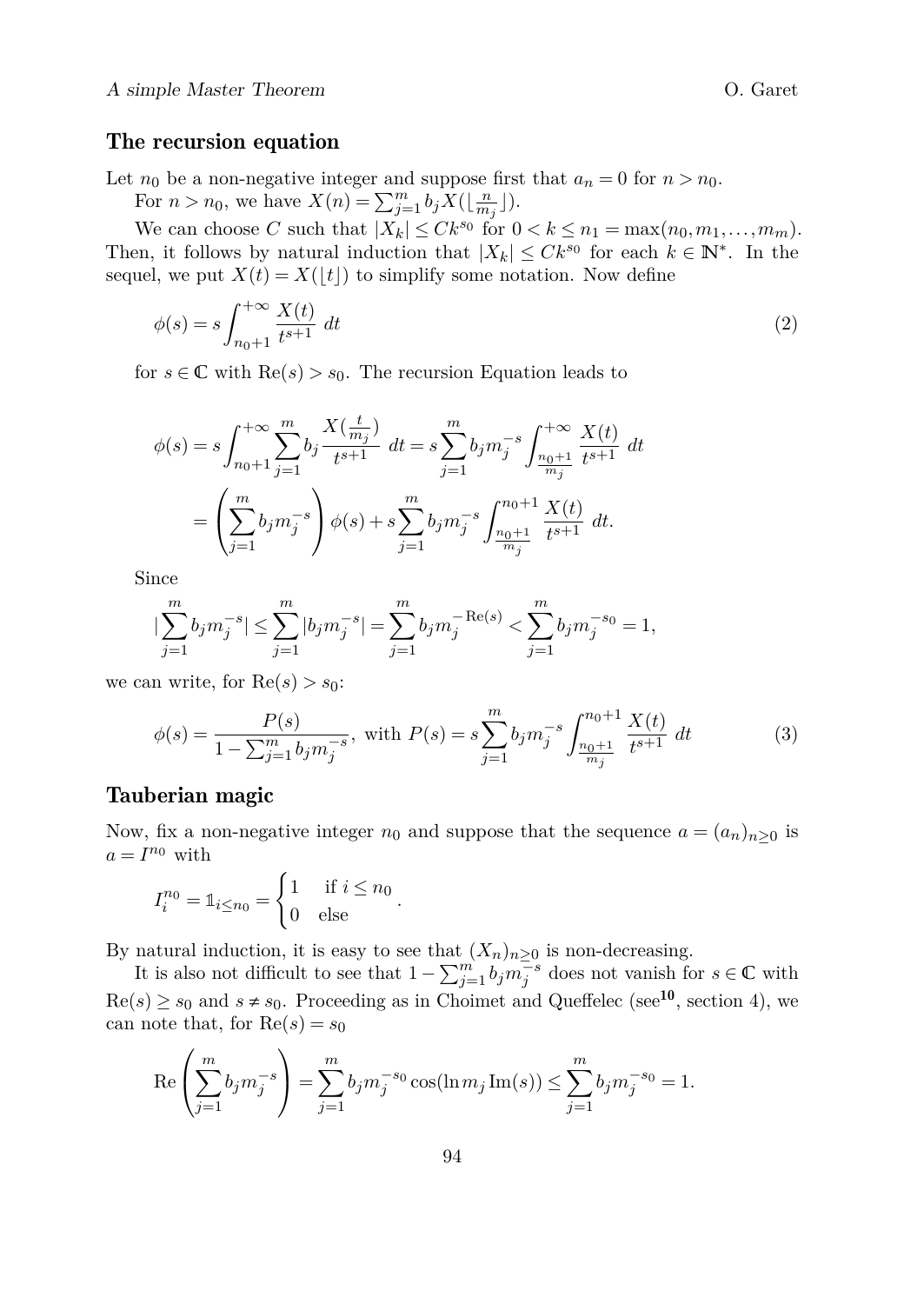#### 2. The deterministic Theorem

In fact, the inequality in strict when  $\text{Im}(s) \neq 0$ . Overwise, we would have  $\ln m_j \text{Im}(s) \in$  $2\pi\mathbb{Z}$  for each *j*, whence  $\frac{\ln m_j}{\ln m_k} \in \mathbb{Q}$  for each *j*, *k*, which has been excluded.

It follows that for

$$
c = \text{Res}_{s_0} \phi = \frac{P(s_0)}{\sum_{j=1}^m b_j m_j^{-s_0} \ln(m_j)},
$$

the map  $s \mapsto \phi(s) - \frac{c}{s - s_0}$  is holomorphic on  $\{s \in \mathbb{C}; \text{Re}(s) \ge s_0\}.$ Now note  $b(x) = \sum_{n_0 < n \leq x} (X_n - X_{n-1})$ . The Abel transformation gives

$$
\sum_{n=n_0+1}^{+\infty} \frac{X_n - X_{n-1}}{n^s} = s \int_{n_0+1}^{+\infty} \frac{b(t)}{t^{s+1}} dt.
$$

Since  $b(t) = X(t) - X_{n_0}$ , we have

$$
\sum_{n=n_0+1}^{+\infty} \frac{X_n - X_{n-1}}{n^s} = s \int_{n_0+1}^{+\infty} \frac{X(t)}{t^{s+1}} dt - \frac{X_{n_0}}{(n_0+1)^s} = \phi(s) - \frac{X_{n_0}}{(n_0+1)^s}.
$$

Now, we will apply the Ikehara–Newman Theorem for series:

**Proposition 1** – Let  $(u_n)_{n>1}$  be a sequence of non-negative real numbers, and a, c be *positive real numbers. Suppose that the Dirichlet series*  $\Phi(s) = \sum_{n=1}^{+\infty} u_n n^{-s}$  *is defined on the open half-plane*  $\text{Re}(s) > a$  *and that, more precisely, with*  $A(x) = \sum_{n \leq x} u_n$  *for*  $x \geq 0$ , the following properties are verified:

- $A(x)x^{-a}$  *is bounded on*  $\mathbb{R}^+$ ;
- $\Phi(s) \frac{c}{s-a}$  has a holomorphic extension G on the closed half-plane  $\text{Re}(s) \geq a$ .

*Then we have*  $A(x) \sim \frac{c}{a}x^a$  *as*  $x \to +\infty$ *.* 

Since  $(X_n)_{n\geq 0}$  is non-decreasing, the sequence  $(X_n - X_{n-1})_{n>n_0}$  is non-negative, so the Wiener-Ikehara Theorem for series applies: since  $b(t) = O(t^{s_0})$  when  $t \to +\infty$ , we get  $b(x) \sim \frac{c}{s_0} x^{s_0}$ , so

$$
\lim_{n \to +\infty} \frac{L_n(I^{n_0})}{n^{s_0}} = \frac{\sum_{j=1}^m b_j m_j^{-s_0} \int_{\frac{n_0+1}{m_j}}^{n_0+1} \frac{L_t(I^{n_0})}{t^{s_0+1}} dt}{\sum_{j=1}^m b_j m_j^{-s_0} \ln(m_j)}.
$$

For  $n_0 = 0$ , we have  $\ell_0 = \lim_{n \to +\infty}$  $L_n(\delta^0)$  $\frac{n(\circ)}{n^{s_0}}$  =  $\lim_{n \to +\infty}$  $L_n(I^0)$  $\frac{n(1)}{n^{s_0}}$ , so

$$
\ell_0 = \frac{1}{\sum_{j=1}^m b_j m_j^{-s_0} \ln(m_j)} \sum_{j=1}^m b_j m_j^{-s_0} \int_{\frac{1}{m_j}}^1 \frac{1}{t^{s_0+1}} dt \quad \text{or}
$$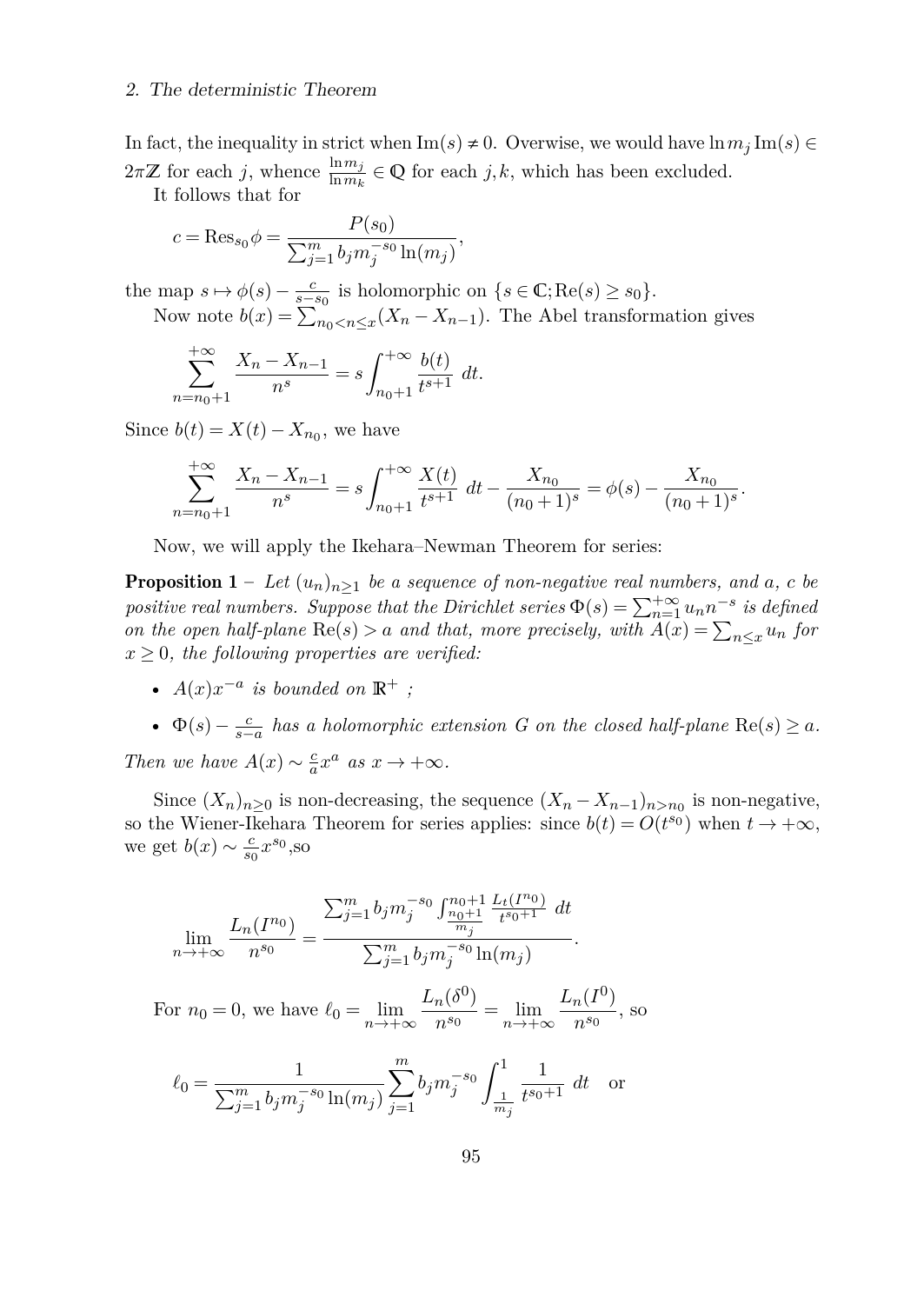$$
\ell_0 = \frac{1}{\sum_{j=1}^m b_j m_j^{-s_0} \ln(m_j)} \sum_{j=1}^m b_j m_j^{-s_0} \frac{m_j^{s_0} - 1}{s_0}.
$$

Note that this equality and the related convergence form the result by Erdős et  $a$ <sup>[11](#page-6-0)</sup>.

Let  $n_0 \geq 1$ . The sequence  $(\delta_n^{n_0})_{n \geq 0}$  is defined by

$$
\delta_n^{n_0} = \begin{cases} 1 & \text{if } n = n_0 \\ 0 & \text{else} \end{cases}.
$$

Since  $\delta^{n_0} = I^{n_0} - I^{n_0-1}$ , it follows that

$$
L_n(\delta^{n_0})n^{-s_0} = L_n(I^{n_0})n^{-s_0} - L_n(I^{n_0-1})n^{-s_0}
$$

has a limit when *n* tends to infinity. Let us denote it by  $\ell_{n_0}$ .

To compute it, take  $a = \delta^{n_0}$  and consider again the associated  $\phi$ . From [\(2\)](#page-3-0), we get  $\ell_{n_0} = \lim_{s \to s_0^+}$  $\frac{1}{s_0}(s-s_0)φ(s)$ . On the other side, Equation [\(3\)](#page-3-1) is still valid, with

$$
P(s) = s \sum_{j=1}^{m} b_j m_j^{-s} \int_{\frac{n_0+1}{m_j}}^{n_0+1} \frac{X(t)}{t^{s+1}} dt
$$
  
=  $s \sum_{j=1}^{m} b_j m_j^{-s} \int_{\max(n_0, \frac{n_0+1}{m_j})}^{n_0+1} \frac{1}{t^{s+1}} dt$ ,

also

$$
\frac{1}{s_0}(s-s_0)\phi(s)=-\frac{s}{s_0}\frac{s_0-s}{1-\sum_{j=1}^m b_jm_j^{-s}}\sum_{j=1}^m b_jm_j^{-s}\int_{\max(n_0,\frac{n_0+1}{m_j})}^{n_0+1}\frac{1}{t^{s+1}}\ dt
$$

and, considering that  $m_j \geq 2$ , we get

$$
\ell_{n_0} = \frac{1}{\sum_{j=1}^m b_j m_j^{-s_0} \ln(m_j)} \sum_{j=1}^m b_j m_j^{-s_0} \int_{n_0}^{n_0+1} \frac{1}{t^{s_0+1}} dt.
$$

Thanks to this expression and the previous one, it is clear that  $\ell_j > 0$  holds for each  $j \geq 0$ .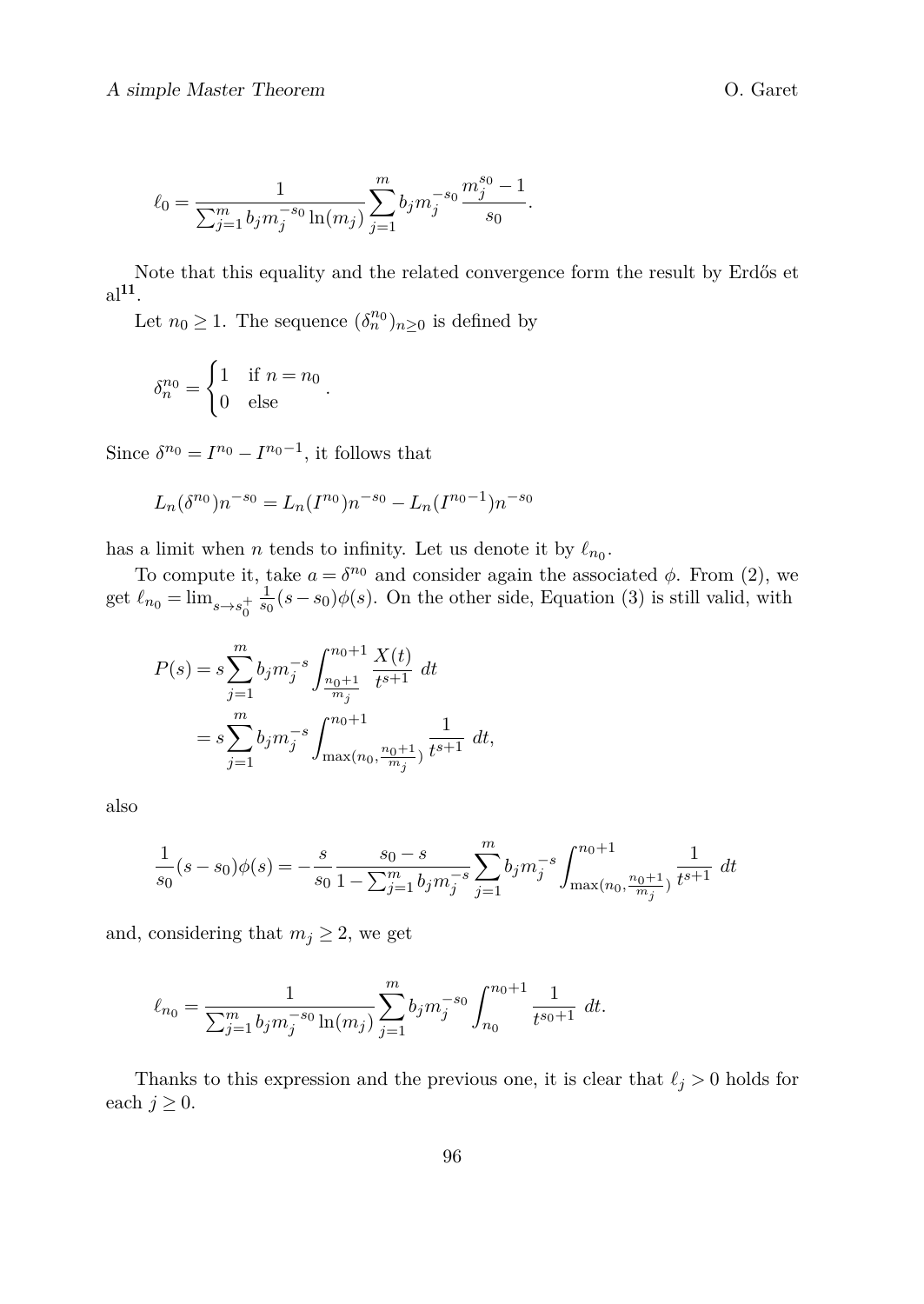### <span id="page-6-1"></span>The general case

For  $n, j \ge 0$ , we note  $K_n^j = L_n(\delta^j)$ . It is obvious that  $K_n^j = 0$  for  $n < j$  and  $K_j^j = 1$ . It easily follows by natural induction on *n* that  $0 \le K_n^j \le \frac{K_n^0}{K_j^0}$ . Now, the affine nature of the recursion gives

$$
X_n = \sum_{j=0}^n K_n^j a_j.
$$

For each  $j \geq 0$ , we have  $\lim_{n \to +\infty}$  $K_n^j$  $\frac{K_n}{n^{s_0}} = \ell_j$ . Also, the  $K_j^0$ 's are positive, with lim *j*→+∞  $K^0_j$  $\frac{1}{j^{s_0}} = \ell_0 > 0$ , so there exists *M* such that  $0 < \frac{1}{K_j^0} \leq \frac{M}{j^{s_0}}$  for each  $j \geq 1$  Then, for each  $j, n \geq 1$ , we have

$$
|\frac{K_n^ja_j}{n^{s_0}}|\leq \frac{K_n^0}{n^{s_0}}\frac{|a_j|}{K_j^0}\leq \frac{|a_j|}{K_j^0}\leq M\frac{|a_j|}{j^{s_0}}
$$

and by the Weierstrass criterion,

$$
\lim_{n \to +\infty} \frac{X_n}{n^{s_0}} = \sum_{j=0}^{+\infty} \ell_j a_j.
$$

### <span id="page-6-2"></span>3 Application to sequences of random variables

We give below some applications of Theorem 1 to sequences of random variables.

### <span id="page-6-3"></span>3.1 Convergence

*n*→+∞

**Theorem 2** – Assume that the  $m_i$ 's, the  $b_i$ 's and  $s_0$  fulfill the assumptions of The*orem 1 and* (*an*) *is a sequence of random variables. Under each of the following sets of supplementary assumptions, the sequence*  $(X_n)_{n>0}$  *defined by*  $X_0 = a_0$  *and the recursion* [\(1\)](#page-0-2) *is such that*  $\frac{X_n}{n^{s_0}}$  *almost surely converges to some random variable, given as the sum of the random series:*

$$
L = \sum_{j=0}^{+\infty} \ell_j a_j.
$$

<span id="page-6-0"></span><sup>10</sup>[Choimet and Queffélec, 2015,](#page-9-3) *Twelve landmarks of twentieth-century analysis*.

<sup>11</sup>[Erdős et al., 1987,](#page-9-2) "The asymptotic behavior of a family of sequences".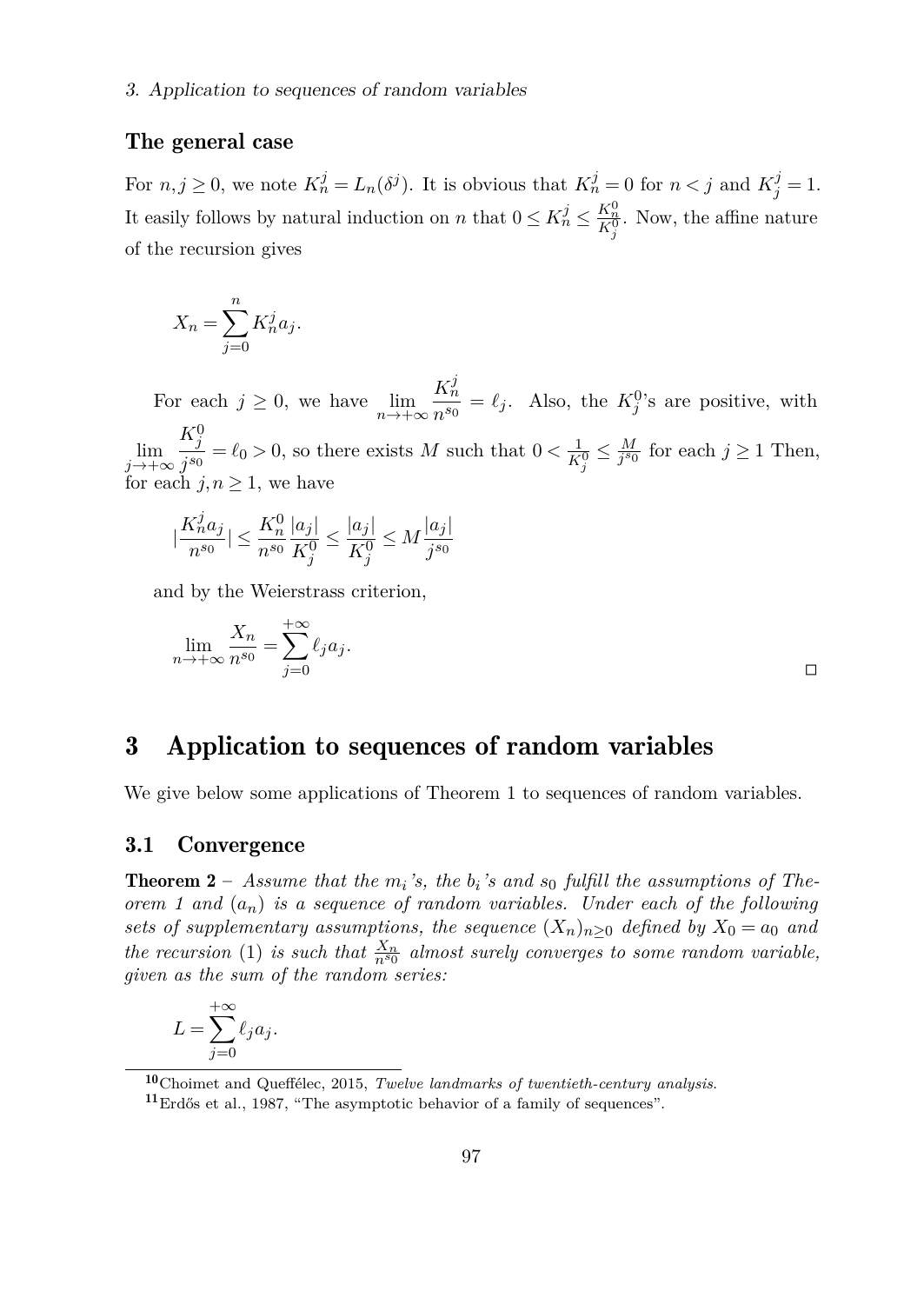- $(A) \sum_{j=1}^{m} \frac{b_j}{m}$  $\frac{\sigma_j}{m_j}$  > 1 *and the*  $(a_n)$  *are integrable random variables with*  $C = \sup$  $\sup_{n\geq 1} \mathbb{E}|a_n| < +\infty.$
- *(B)*  $\sum_{j=1}^{m} \frac{b_j}{m^2}$  $\frac{\partial f}{\partial n_j^2} > 1$  *and there exists*  $C > 0$  *such that for each*  $n \ge 1$  *and*  $t \ge 1$ *, we have*  $\mathbb{P}(|a_n| > t) \leq \frac{C}{t}$ .
- *Proof.* (A) the condition  $\sum_{j=1}^{m} \frac{b_j}{m}$  $\frac{\sigma_j}{m_j} > 1$  implies that  $s_0 > 1$ . We have  $\mathbb{E}(\sum_{n=1}^{+\infty} \frac{|a_n|}{n^{s_0}}) \leq C\zeta(s_0) < +\infty$ , so  $\sum_{n=1}^{+\infty} \frac{|a_n|}{n^{s_0}} < +\infty$  almost surely, which gives the almost sure behavior of  $\frac{X_n}{n^{s_0}}$ .
- (B) the condition  $\sum_{j=1}^{m} \frac{b_j}{m^2}$  $\frac{\sigma_j}{m_j^2} > 1$  implies that *s*<sub>0</sub> > 2. We fix  $\eta > 1$  with *s*<sub>0</sub> −  $\eta > 1$ . Then  $\mathbb{P}(|a_n| > n^{\eta}) = O(n^{-\eta})$  and  $\sum_{n=1}^{+\infty} \mathbb{P}(|a_n| > n^{\eta}) < +\infty$ , so by the Borel-Cantelli Lemma, for almost every  $\omega$ , there exists  $n_0(\omega)$  with  $|a_n(\omega)| \leq n^{\eta}$  for  $n \geq n_0(\omega)$ , which gives the convergence of  $\sum_{n\geq 1} \frac{|a_n|}{n^{s_0}}$  and our Master Theorem still applies. □

### <span id="page-7-1"></span>3.2 Non-vanishing limit

We have already noticed that the limit does not vanish when the  $a_j$  are non-negative. In the case of random independent  $a_n$ , it is very unlikely that the limit is null, even for signed variables.

Theorem 3 – *Assume that the a<sup>i</sup> 's, m<sup>i</sup> 's, the b<sup>i</sup> 's and s*<sup>0</sup> *fulfill the assumptions of Theorem 2 and also that* (*an*) *is a sequence of independent random variables, with at least one*  $j_0 \geq 0$  *such that*  $a_j$  *is non-atomic. Then, the limit*  $L = \sum_{j=0}^{+\infty} \ell_j a_j$  *is non-atomic, and particularly*  $\mathbb{P}(L=0) = 0$ *.* 

*Proof.* By independence, the characteristic function of *L* satisfies

$$
\forall t\in\mathbb{R}\quad |\phi_L(t)|=\prod_{j=0}^{+\infty}|\phi_{\ell_ja_j}(t)|\leq |\phi_{\ell_{j_0}a_{j_0}}(t)|.
$$

Therefore

$$
\lim_{T \to +\infty} \frac{1}{2T} \int_{-T}^{T} |\phi_L(t)|^2 \ dt \le \lim_{T \to +\infty} \frac{1}{2T} \int_{-T}^{T} |\phi_{\ell_0 a_{j_0}}(t)|^2 \ dt = 0,
$$

which implies that *L* is non-atomic (see e.g. Durrett<sup>[12](#page-7-0)</sup>, section 3.3). □

<span id="page-7-0"></span><sup>12</sup>[Durrett, 2019,](#page-9-5) *Probability—theory and examples*.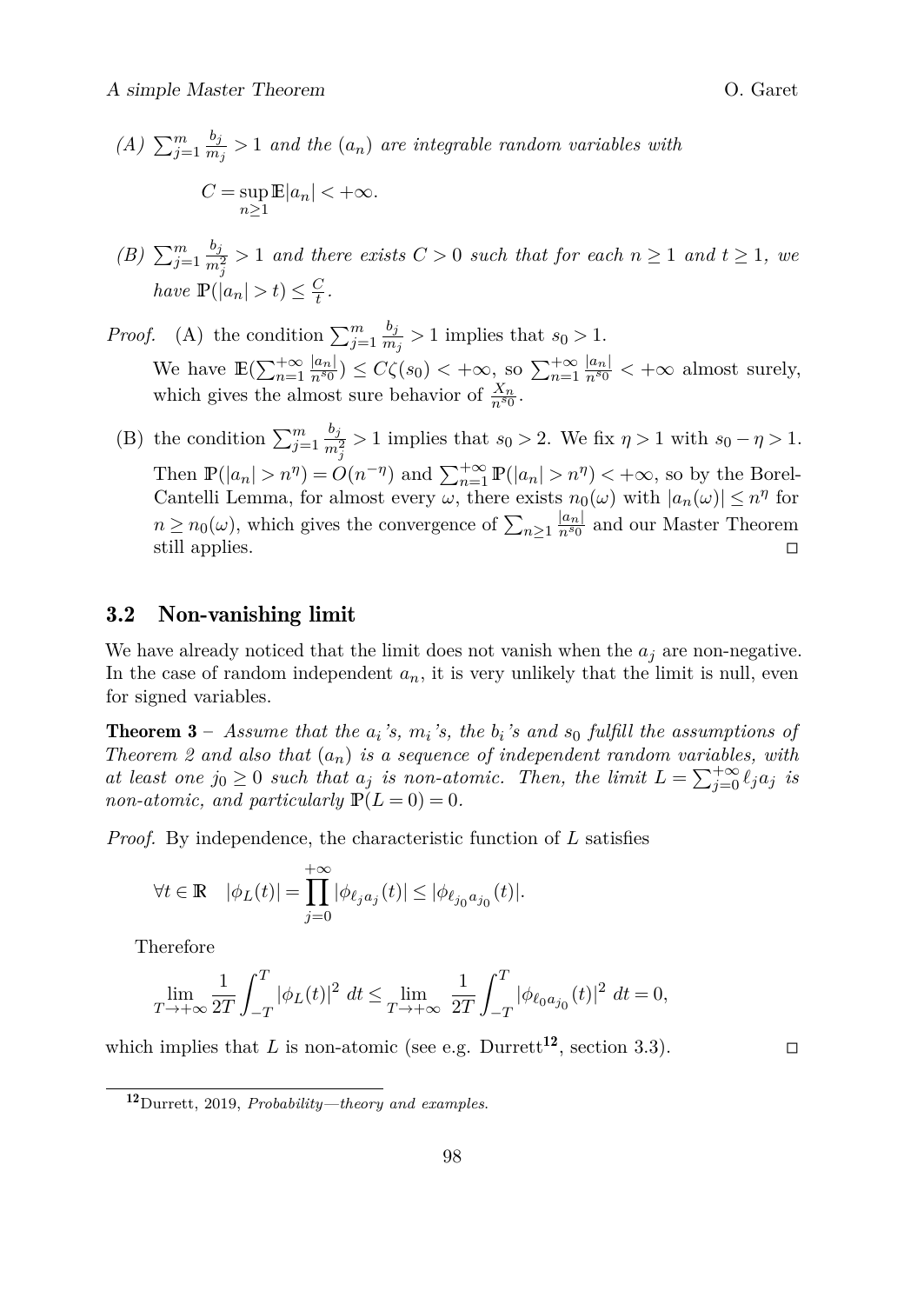#### <span id="page-8-0"></span>3.3 Exponential moments

**Theorem 4** – Assume that the  $m_i$ 's, the  $b_i$ 's and  $s_0$  fulfill the assumptions of Theo*rem 1 and*  $(a_n)$  *is a sequence of independent random variables. The sequence*  $(X_n)_{n>0}$ *is defined by*  $X_0 = a_0$  *and the recursion* [\(1\)](#page-0-2).

- If there exists a distribution  $\mu$  with exponential moments such that  $|a_n|$  is stochastically dominated by  $\mu^{*n}$  for each  $n \geq 0$ , then  $|X_n|$  has exponential *moments for each n.*
- *If*  $s_0 > 1$  (or equivalently  $\sum_{j=1}^m \frac{b_j}{m}$  $\frac{\sigma_j}{m_j} > 1$  and there exists a distribution  $\mu$  with *exponential moments such that*  $|a_n|$  *is stochastically dominated by*  $\mu$  *for each*  $n \geq 0$ , then  $\frac{X_n}{n^{s_0}} \to L$  *a.s.* where |L| has exponential moments.
- *If*  $s_0 > 2$  (or equivalently  $\sum_{j=1}^m \frac{b_j}{m^2}$  $\frac{\sigma_j}{m_j^2}$  > 1) and there exists a distribution  $\mu$  with *exponential moments such that*  $|a_n|$  *is stochastically dominated by*  $\mu^{*n}$  *for each*  $n \geq 0$ , then  $\frac{X_n}{n^{s_0}} \to L$  *a.s. where* |*L*| *has exponential moments.*

*Proof.* We begin with an easy lemma:

**Lemma 1** – Let *X* be a random variable with  $\mathbb{E}(e^{\alpha X}) < +\infty$  and *Y* a random variable *following the exponential law*  $\mathcal{E}(\alpha)$  *Then, for*  $a = \frac{1}{\alpha} \ln \mathbb{E}(e^{\alpha X_1})$ *, we have the stochastic domination*  $X \prec Y + a$ *.* 

*Proof.* We just have to prove that for  $t \in \mathbb{R}$ ,  $\mathbb{P}(X \ge t) \le \mathbb{P}(Y + a \ge t)$ , or equivalently  $\mathbb{P}(X \geq t) \leq \mathbb{P}(Y \geq t - a)$ . For  $t \leq a$ , we have  $\mathbb{P}(X \geq t) \leq 1 = \mathbb{P}(Y \geq t - a)$ . For  $t > a$ , the Markov inequality gives

$$
\mathbb{P}(X \ge t) \le \frac{\mathbb{E}e^{\alpha X}}{e^{\alpha t}} = \frac{e^{\alpha a}}{e^{\alpha t}} = \exp(-\alpha(t - a)) = P(Y \ge t - a).
$$

This completes the proof. □

Now, we have *a* and  $\alpha$  such that for each  $n \geq 1$ 

$$
|a_n| \prec \mu^{*n} \prec (\delta^a * \mathcal{E}(\alpha))^{*n} = \delta^{na} * \Gamma(n, \theta).
$$

Let  $(Z_n)_{n\geq 0}$  be a sequence of independent variables with  $Z_n \sim \Gamma(n, \theta)$ , where  $\Gamma(a,\gamma)$  is the Law with the density

$$
x\mapsto \frac{\gamma^a}{\Gamma(a)} x^{a-1} e^{-\gamma x} \ 1\!\!1_{]0,+\infty[}(x).
$$

 $\frac{|X_n|}{n^{s_0}}$  is stochastically dominated by

$$
M \sum_{j=0}^{n} \frac{ja + Z_j}{(j+1)^{s_0}},
$$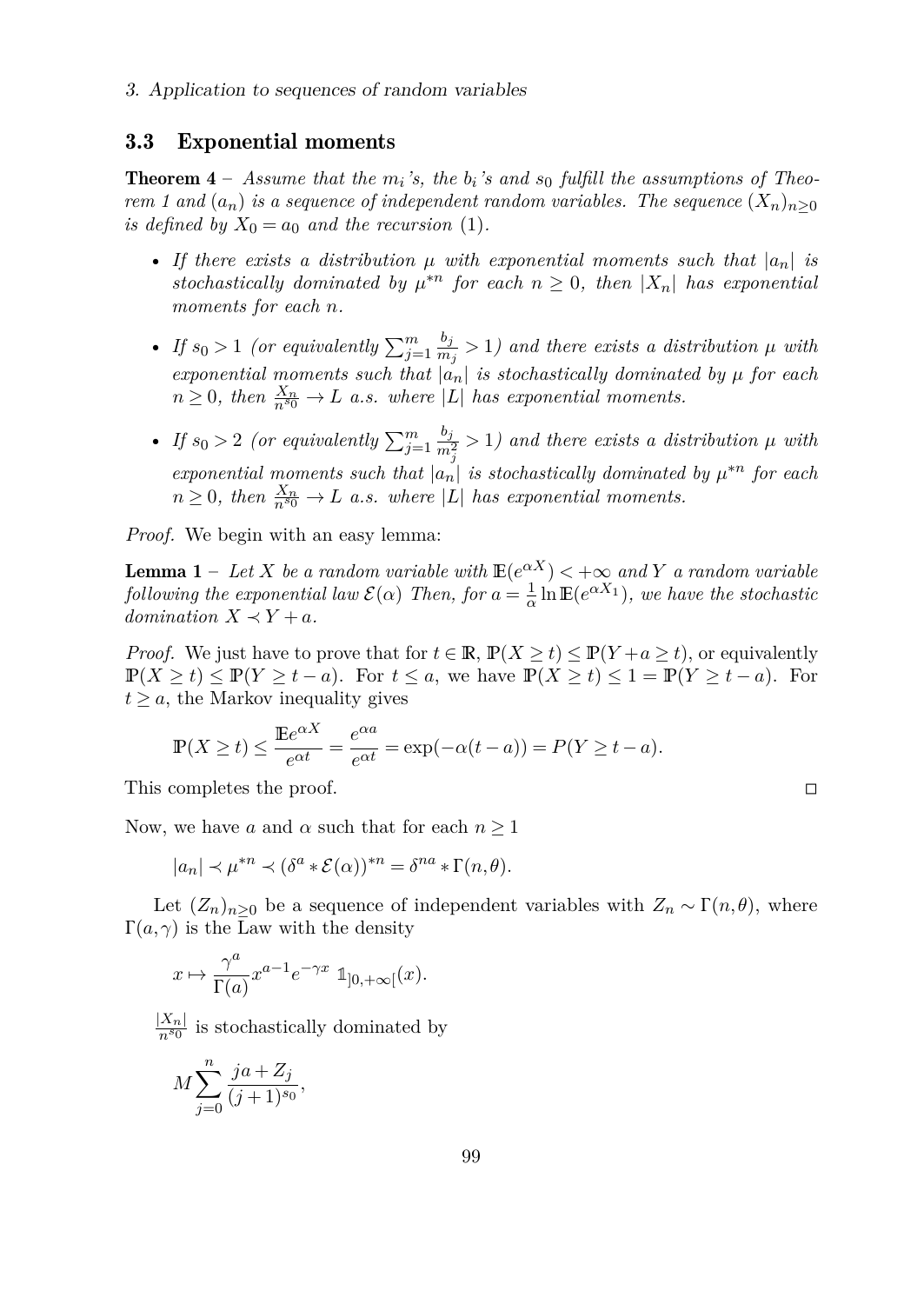so for  $t < 1/\alpha$ , we have

$$
\mathbb{E}(e^{t\frac{|X_n|}{n^{s_0}}}) \le \exp(Ma \sum_{j=1}^{n+1} j^{-s_0}) \prod_{j=0}^n \mathbb{E} \exp(\frac{tZ_j}{(j+1)^{s_0}})
$$
  

$$
\le \exp(Ma \sum_{j=1}^{n+1} j^{-s_0}) \prod_{j=0}^n (1 - \frac{\alpha t}{(j+1)^{s_0}})^{-j}.
$$

When *j* is large enough,  $(1 - \frac{\alpha t}{(j+1)^{s_0}})^{-j} \leq \exp(\frac{\alpha t}{j^{s_0}})$  $\frac{\alpha t}{j^{s_0-1}}$ ), which gives the existence of an exponential moment for  $s_0 > 2$ .

The proof in the case  $|a_n| \prec \mu$  and  $s_0 > 1$  is similar.

As an example of domination by  $\mu^{*n}$ , we can think about the case where a recursive function called with parameter *n* requires *n* simulations with an acceptancerejection method. Then,  $a_n$  appears as the sum of  $n$  independent variables following a geometric distribution  $\mu = \mathcal{G}(p)$ .

### <span id="page-9-6"></span>References

- <span id="page-9-1"></span>Akra, M. and L. Bazzi (1998). "On the solution of linear recurrence equations". *Comput. Optim. Appl.*  $10(2)$ , pp. 195–210. ISSN: 0926-6003. DOI: [10.1023/A:](https://doi.org/10.1023/A:1018353700639) [1018353700639](https://doi.org/10.1023/A:1018353700639). url: <https://doi.org/10.1023/A:1018353700639> (cit. on p. [92\)](#page-0-3).
- <span id="page-9-3"></span>Choimet, D. and H. Queffélec (2015). *Twelve landmarks of twentieth-century analysis*. Illustrated by Michaël Monerau, Translated from the 2009 French original by Danièle Gibbons and Greg Gibbons, With a foreword by Gilles Godefroy. Cambridge University Press, New York, pp. xv+508. isbn: 978-1-107-65034-3; 978-1-107-05945-0. DOI: 10.1017/CB09781107445017. URL: [https://doi.org/](https://doi.org/10.1017/CBO9781107445017) [10.1017/CBO9781107445017](https://doi.org/10.1017/CBO9781107445017) (cit. on pp. [92, 97\)](#page-0-3).
- <span id="page-9-0"></span>Cormen, T. H. et al. (2010). *Introduction to Algorithms*. PHI Learning (cit. on p. [91\)](#page-0-3).
- <span id="page-9-4"></span>Drmota, M. and W. Szpankowski (2013). "A master theorem for discrete divide and conquer recurrences". *J. ACM* 60 (3), Art. 16, 49. ISSN: 0004-5411. DOI: [10.1145/](https://doi.org/10.1145/2487241.2487242) [2487241.2487242](https://doi.org/10.1145/2487241.2487242). url: <https://doi.org/10.1145/2487241.2487242> (cit. on p. [92\)](#page-0-3).
- <span id="page-9-5"></span>Durrett, R. (2019). *Probability—theory and examples*. 49. Cambridge Series in Statistical and Probabilistic Mathematics. Fifth edition of [ MR1068527]. Cambridge University Press, Cambridge, pp. xii+419. ISBN: 978-1-108-47368-2. DOI: [10.1017/9781108591034](https://doi.org/10.1017/9781108591034). url: <https://doi.org/10.1017/9781108591034> (cit. on p. [98\)](#page-0-3).
- <span id="page-9-2"></span>Erdős, P. et al. (1987). "The asymptotic behavior of a family of sequences". *Pacific J. Math.* 126 (2), pp. 227-241. ISSN: 0030-8730. URL: [http://projecteuclid.](http://projecteuclid.org/euclid.pjm/1102699802) [org/euclid.pjm/1102699802](http://projecteuclid.org/euclid.pjm/1102699802) (cit. on pp. [92, 97\)](#page-0-3).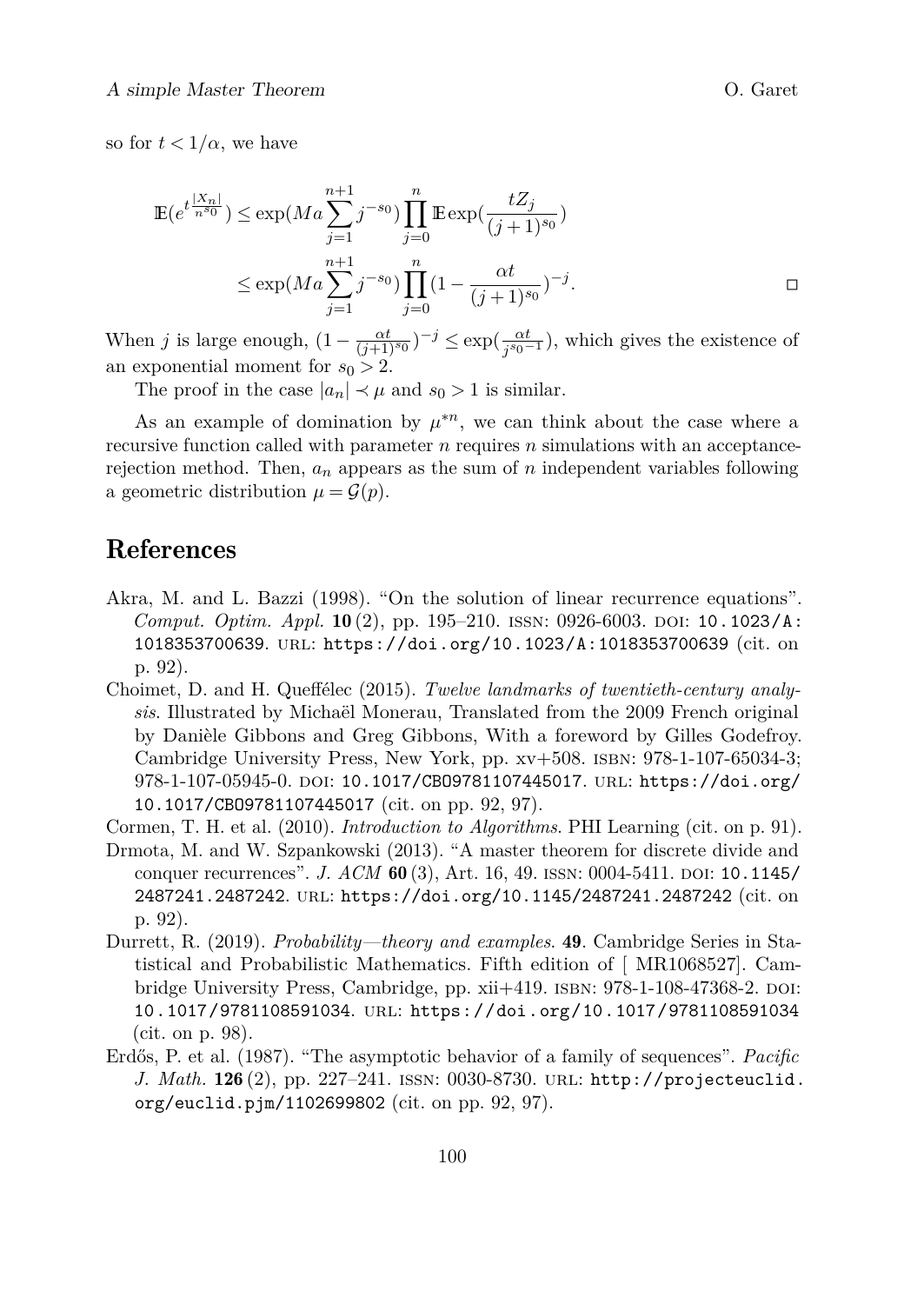- <span id="page-10-0"></span>Goodrich, M. T. and R. Tamassia (2002). *Algorithm Design: Foundations, Analysis, and Internet Examples*. Wiley (cit. on p. [91\)](#page-0-3).
- <span id="page-10-1"></span>Roura, S. (2001). "Improved master theorems for divide-and-conquer recurrences". *J. ACM* 48 (2), pp. 170–205. ISSN: 0004-5411. DOI: [10.1145/375827.375837](https://doi.org/10.1145/375827.375837). URL: <https://doi.org/10.1145/375827.375837> (cit. on p. [92\)](#page-0-3).